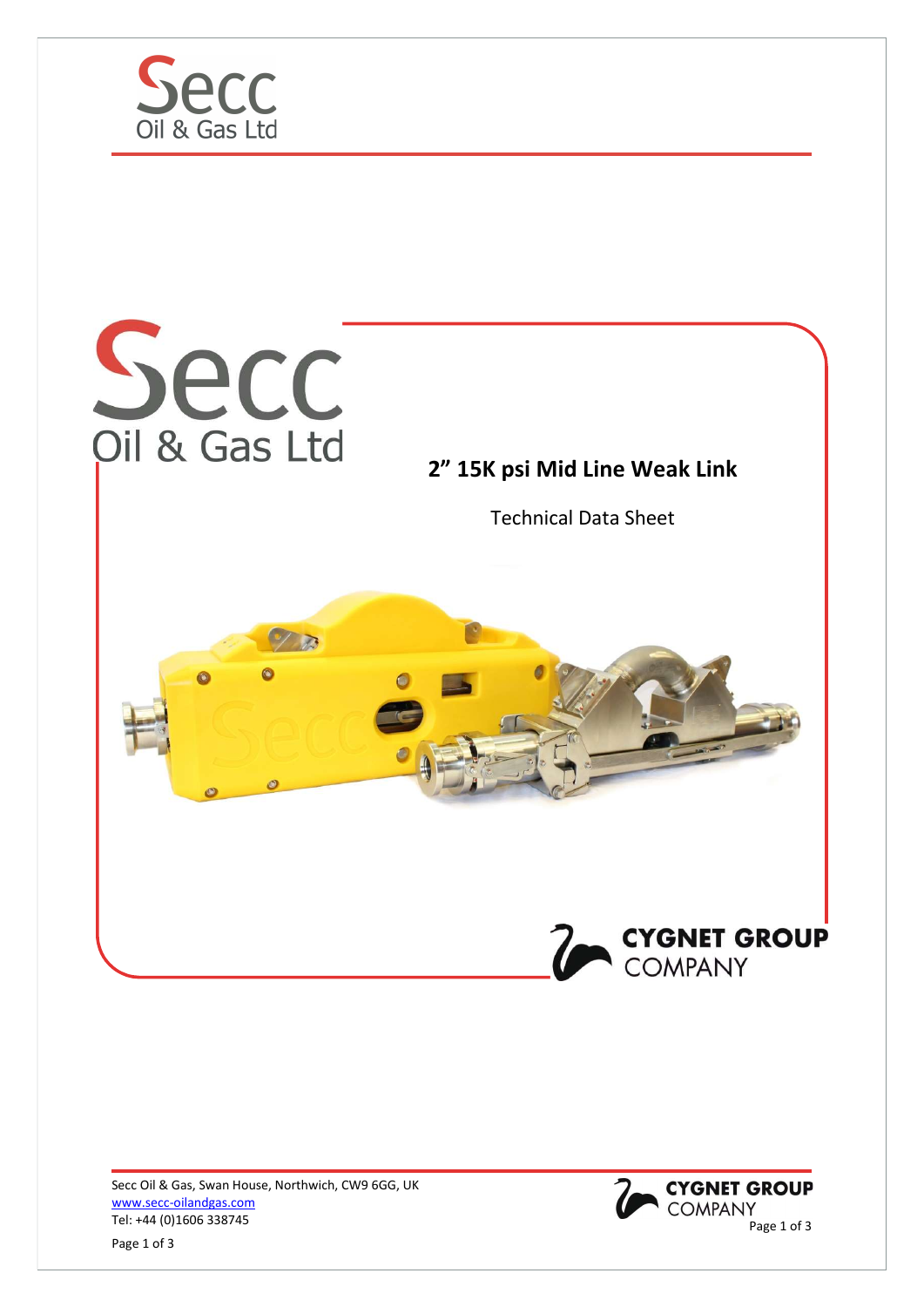

## 2IN 15K PSI MID LINE WEAK LINK DATA SHEET

| <b>DESIGN BASICS</b>                                         |                                                                                                                                                                      |                              |                                       |
|--------------------------------------------------------------|----------------------------------------------------------------------------------------------------------------------------------------------------------------------|------------------------------|---------------------------------------|
| <b>Coupling Type</b>                                         | 15K psi MLWL Connector (nominally dual valved, can be supplied with single valve or unvalved)                                                                        |                              |                                       |
| <b>Coupling Size</b>                                         | 47.0mm                                                                                                                                                               |                              |                                       |
| <b>Pressure Rating</b>                                       | 1034 Bar (15K psi)                                                                                                                                                   | <b>Test Pressure</b>         | 1551 Bar (22.5K psi)                  |
| <b>Max Operating Depth</b>                                   | 3050m (10,000ft)                                                                                                                                                     | <b>Operating Temperature</b> | $0.0^{\circ}$ C to +60.0 $^{\circ}$ C |
| <b>Flow Path</b>                                             | Full bore (with 4 x 45° bends)                                                                                                                                       |                              |                                       |
| <b>Design Code</b>                                           | API 6A 17D PSL3 PR2 for Other End Connectors (OEC) - PSL3G available on request                                                                                      |                              |                                       |
| <b>Material Classification</b>                               | API material class FF, HH available in accordance with NACE MR0175                                                                                                   |                              |                                       |
| <b>Certification Level</b>                                   | EN 10204 3.1                                                                                                                                                         |                              |                                       |
| Operational                                                  | Passive disconnect under pressure with minimal leakage - Can be supplied with active disconnect<br>capability                                                        |                              |                                       |
| <b>Breakout Load</b>                                         | $1 - 5$ Tonne (other options could be made available)                                                                                                                |                              |                                       |
| <b>Mounting</b>                                              | Vertical or horizontal                                                                                                                                               |                              |                                       |
| <b>Installation</b>                                          | Typically mounted between 2 flexible fluid conduits in order to create a mid-line weak link                                                                          |                              |                                       |
| <b>End Constraint</b>                                        | Floated tension pin mechanism                                                                                                                                        |                              |                                       |
| <b>Fluid Loss On Break</b>                                   | $\approx$ 4 litres                                                                                                                                                   |                              |                                       |
| Design Life<br><b>Additional Options</b>                     | 25 years (metallic components)<br>Swivel options available at either end of connector. Various deployment/locking/tethering options<br>available. Protection jacket. |                              |                                       |
| <b>PERFORMANCE</b>                                           |                                                                                                                                                                      |                              |                                       |
| <b>Max. Bending Moment</b>                                   | 7500 Nm                                                                                                                                                              | <b>Maximum Torque</b>        | 3497.5 Nm                             |
| <b>BASIC WEIGHT AND DIMENSIONS</b>                           |                                                                                                                                                                      |                              |                                       |
| <b>Connected dimensions</b>                                  | 1150mm (L) x 338mm (H)                                                                                                                                               | <b>Disconnected</b>          | 1450mm (L) x 338mm (H) x 220mm (W)    |
|                                                              | x 220mm (W)                                                                                                                                                          | dimensions                   |                                       |
| Weight in air                                                | 151kg                                                                                                                                                                |                              |                                       |
| <b>CONNECTION DETAILS</b>                                    |                                                                                                                                                                      |                              |                                       |
| <b>Inlet Connection</b>                                      | Grayloc B20 Hub (other end connections available)                                                                                                                    |                              |                                       |
| <b>Outlet Connection</b>                                     | Grayloc B20 Hub (other end connections available)                                                                                                                    |                              |                                       |
|                                                              |                                                                                                                                                                      | <b>MATERIALS</b>             |                                       |
| Body                                                         | Super Duplex 32760                                                                                                                                                   |                              |                                       |
| <b>Probes</b>                                                | Inconel 6A718                                                                                                                                                        | <b>Elastomeric Seals</b>     | HNBR (FKM or FFKM available)          |
| <b>Sleeves</b>                                               | Super Duplex 32760                                                                                                                                                   | <b>Bolting (Studs)</b>       | A4 Stainless Steel                    |
| <b>Non Pressure Bearing</b>                                  | <b>Stainless Steel 316</b>                                                                                                                                           | <b>Bolting (Nuts)</b>        | A4 Stainless Steel                    |
| <b>TESTING REQUIREMENTS</b>                                  |                                                                                                                                                                      |                              |                                       |
| <b>Pressure Test</b>                                         | API 6A PSL3                                                                                                                                                          | <b>Impact Testing</b>        | ASTM A370                             |
| <b>Qualification Test</b>                                    | API 6A PR2 (OEC)                                                                                                                                                     | <b>Hardness Testing</b>      | ASTME10 / ASTME18                     |
| <b>Ultrasonic</b>                                            | API 6A PSL3                                                                                                                                                          | <b>Magnetic Particle</b>     | API 6A PSL 3                          |
| <b>Dye Penetrant</b>                                         | API 6A PSL3                                                                                                                                                          | Radiography                  | As Required (weld)                    |
| <b>Corrosion Testing</b>                                     | ASTM G48 Method A                                                                                                                                                    |                              |                                       |
| <b>WITNESS REQUIREMENTS</b>                                  |                                                                                                                                                                      |                              |                                       |
| <b>Customer Witness</b>                                      | Available                                                                                                                                                            | <b>Third Party Witness</b>   | Available at additional cost          |
| <b>PAINTING REQUIREMENTS</b>                                 |                                                                                                                                                                      |                              |                                       |
| <b>Painting Specification</b>                                | None                                                                                                                                                                 | Colour                       | N/A                                   |
| <b>NOTES / ADDITIONAL REQUIREMENTS</b><br>$\sim$ finished as |                                                                                                                                                                      |                              |                                       |

These figures are based on known and estimated data. Secc reserves the right to change specifications without notice.

Secc Oil & Gas, Swan House, Northwich, CW9 6GG, UK www.secc-oilandgas.com WWW.secc-oilandgas.com<br>Tel: +44 (0)1606 338745 Page 2 of 3